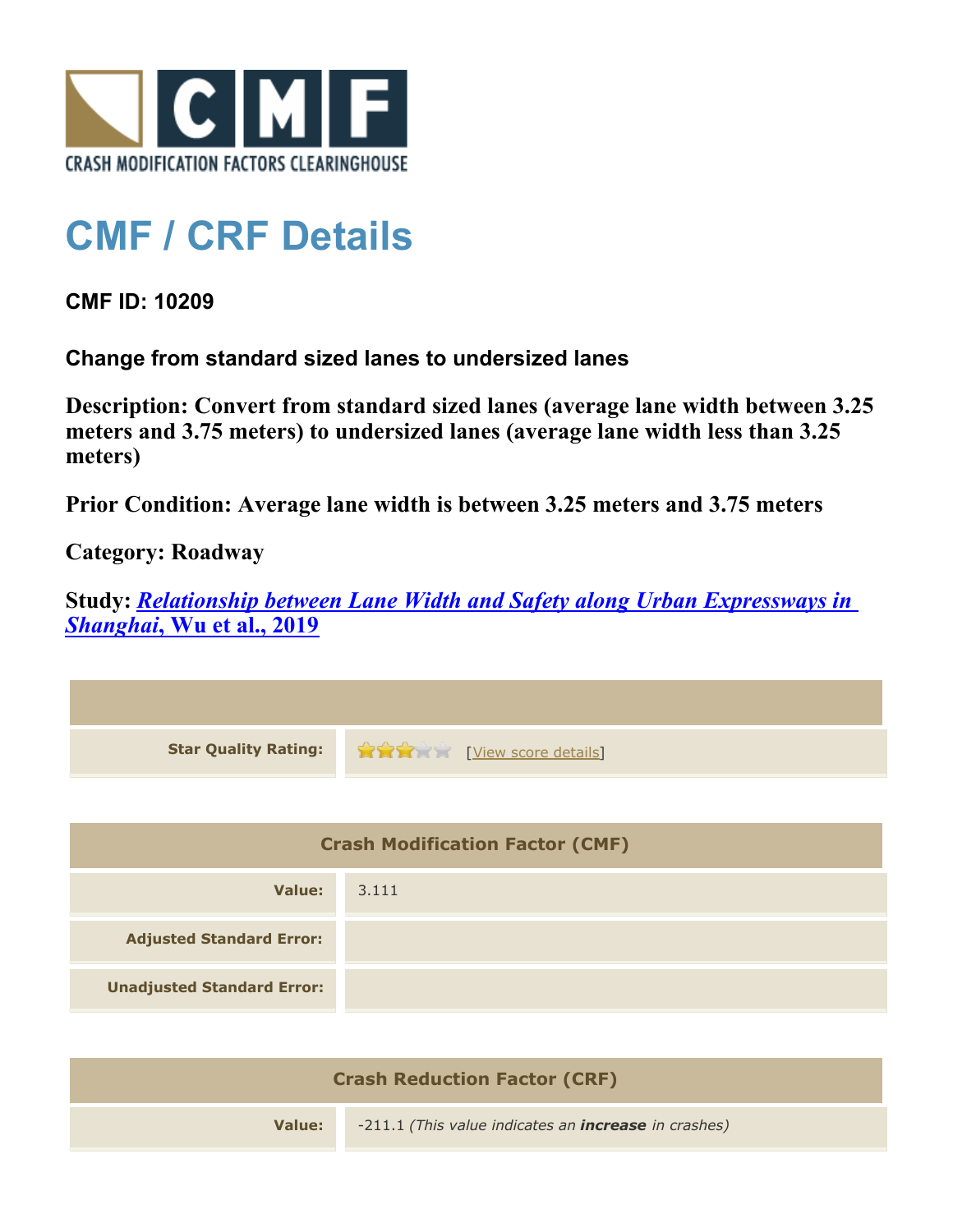**Adjusted Standard Error:**

**Unadjusted Standard Error:**

| <b>Applicability</b>                    |                                                   |
|-----------------------------------------|---------------------------------------------------|
| <b>Crash Type:</b>                      | Other                                             |
| <b>Crash Severity:</b>                  | All                                               |
| <b>Roadway Types:</b>                   | Principal Arterial Other Freeways and Expressways |
| <b>Number of Lanes:</b>                 | $4$ to $8$                                        |
| <b>Road Division Type:</b>              | Divided by Median                                 |
| <b>Speed Limit:</b>                     | 80 km/h                                           |
| <b>Area Type:</b>                       | Urban                                             |
| <b>Traffic Volume:</b>                  | 42785 to 120001 Average Daily Traffic (ADT)       |
| <b>Time of Day:</b>                     | All                                               |
| If countermeasure is intersection-based |                                                   |
| <b>Intersection Type:</b>               |                                                   |
| <b>Intersection Geometry:</b>           |                                                   |
| <b>Traffic Control:</b>                 |                                                   |

**Minor Road Traffic Volume:**

**Major Road Traffic Volume:**

| <b>Development Details</b>      |              |  |
|---------------------------------|--------------|--|
| <b>Date Range of Data Used:</b> | 2010 to 2013 |  |
| <b>Municipality:</b>            | Shanghai     |  |